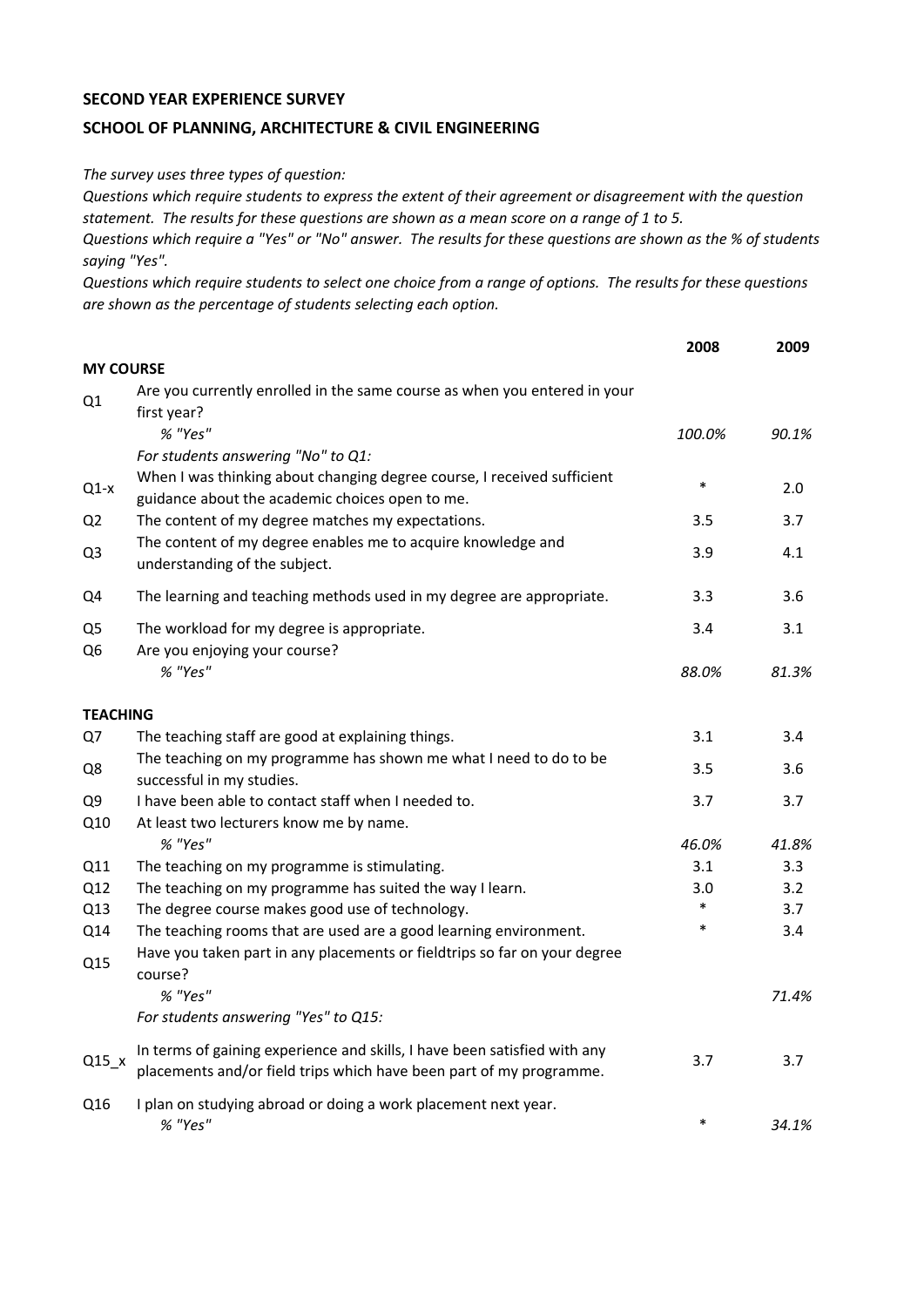|                 |                                                                                                      | 2008   | 2009   |
|-----------------|------------------------------------------------------------------------------------------------------|--------|--------|
|                 | <b>ASSESSMENT AND FEEDBACK</b>                                                                       |        |        |
| Q17             | Feedback on my work has been prompt (within three weeks of submission of<br>the work).               | 3.1    | 3.2    |
| Q18             | Feedback on my work has helped me in my learning.                                                    | 3.5    | 3.5    |
| Q19             | The criteria used in assessing work were made clear at the beginning of my<br>programme.             | 3.5    | 3.6    |
| Q <sub>20</sub> | I am satisfied with my academic performance on my modules.                                           | 3.2    | 3.4    |
| <b>SERVICES</b> |                                                                                                      |        |        |
|                 | Where I have used them, I have been satisfied with the following:                                    |        |        |
| Q <sub>21</sub> | <b>Accommodation Office</b>                                                                          | 3.8    | 3.9    |
| Q <sub>22</sub> | <b>Admissions Office</b>                                                                             | 4.0    | 3.5    |
| Q <sub>23</sub> | <b>Campus Eating Places</b>                                                                          | $\ast$ | 3.8    |
| Q24             | Careers Services, Work Placement Centre, Jobshop                                                     | 3.9    | 3.7    |
| Q <sub>25</sub> | <b>Counselling Service</b>                                                                           | $\ast$ | 3.4    |
| Q26             | <b>Disability Services</b>                                                                           | 3.0    | 3.6    |
| Q27             | <b>Health Services</b>                                                                               | 4.0    | $\ast$ |
| Q28             | <b>Finance Office</b>                                                                                | 3.8    | 3.4    |
| Q29             | Learning Development Service                                                                         | $\ast$ | 3.5    |
| Q30             | Queen's International                                                                                | 3.4    | 3.6    |
| Q31             | Queen's Sport (PEC)                                                                                  | $\ast$ | 3.8    |
| Q <sub>32</sub> | Student Jobshop                                                                                      | $\ast$ | 3.1    |
| Q <sub>33</sub> | <b>Student Records and Examinations</b>                                                              | 3.3    | 3.6    |
| Q34             | <b>Student Support</b>                                                                               | 3.9    | $\ast$ |
| Q35             | <b>Student Guidance Centre</b>                                                                       | 4.1    | 4.0    |
| Q36             | Students' Union                                                                                      | $\ast$ | 4.2    |
| Q37             | University Clubs and Societies                                                                       | $\ast$ | 4.1    |
| Q38             | The Students' Union has enhanced my experience at Queen's.                                           | *      | 3.6    |
| <b>ADVICE</b>   |                                                                                                      |        |        |
|                 | I have received sufficient guidance about the academic choices open to me:                           |        |        |
| Q39             | Post-admission (from Schools, Academic Staff)                                                        | 3.4    | ж      |
| Q40             | When I was thinking about what modules I would take in second year                                   | $\ast$ | 3.0    |
| Q41             | Now that I am in my second year                                                                      | 3.5    | 3.1    |
| Q42             | Queen's information on tuition fees and bursaries was helpful.                                       | $\ast$ | 3.0    |
| Q43             | The most useful source of information on tuition fees and financial support<br>was:                  |        |        |
|                 | Secondary School                                                                                     | *      | $\ast$ |
|                 | E&LB/LEA                                                                                             | *      | *      |
|                 | <b>UCAS</b>                                                                                          | *      | *      |
|                 | Queen's literature (leaflets, correspondence)                                                        | 40.0%  | *      |
|                 | Queen's website                                                                                      | 60.0%  | *      |
|                 | Other                                                                                                | $\ast$ | $\ast$ |
|                 | <b>LEARNING RESOURCES</b>                                                                            |        |        |
| Q44             | The library resources (eg, books, journals) are good enough for my needs.                            | 4.0    | 4.1    |
| Q45             | The library services (eg, borrower services, information, training) are good<br>enough for my needs. | 4.1    | 4.1    |
| Q46             | I have been able to access computers when I needed to.                                               | 4.4    | 4.1    |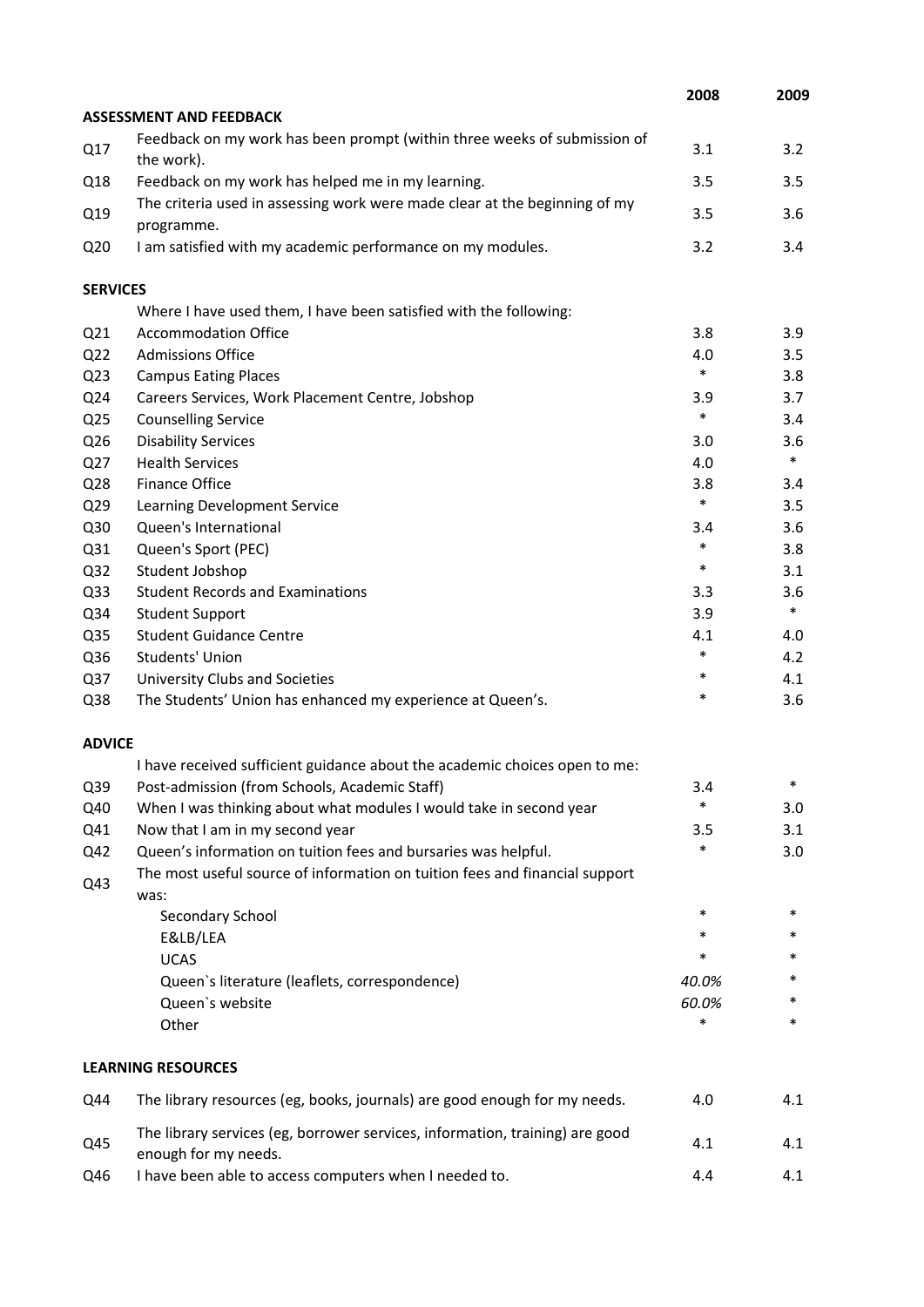|            |                                                                                                                                                      | 2008           | 2009          |
|------------|------------------------------------------------------------------------------------------------------------------------------------------------------|----------------|---------------|
|            | <b>STUDY LIFE BALANCE</b>                                                                                                                            |                |               |
| Q47        | How many hours of time-tabled classes (eg, lectures, tutorials, seminars,<br>practicals) have you had scheduled in an average week during term-time? |                |               |
|            | $0 - 6$                                                                                                                                              | 6.0%           | 4.4%          |
|            | $7 - 12$                                                                                                                                             | 32.0%          | 18.7%         |
|            | $13 - 18$                                                                                                                                            | 18.0%          | 14.3%         |
|            | 19-24                                                                                                                                                | 28.0%          | 49.5%         |
|            | $25+$                                                                                                                                                | 16.0%          | 13.2%         |
| Q48        | How many days per week during term-time do you typically come to Queen's<br>to study?                                                                |                |               |
|            | 1                                                                                                                                                    | 2.3%           | 1.1%          |
|            | $\overline{2}$                                                                                                                                       | 20.9%          | 2.2%          |
|            | 3                                                                                                                                                    | 11.6%          | 5.6%          |
|            | 4                                                                                                                                                    | 23.3%          | 21.1%         |
|            | $5+$                                                                                                                                                 | 41.9%          | 70.0%         |
| Q49        | Where are you living while you are attending Queen's?                                                                                                |                |               |
|            | At Home                                                                                                                                              | 18.4%          | 27.5%         |
|            | Other private accommodation                                                                                                                          | 79.6%          | 64.8%         |
|            | University run accommodation                                                                                                                         | 2.0%           | 7.7%          |
| Q50        | Have you been required to take on employment (part-time, full-time) to                                                                               |                |               |
|            | finance yourself through university?                                                                                                                 |                |               |
|            | % "Yes"                                                                                                                                              | 62.0%          | 65.9%         |
|            | For students answering "Yes" to Q50:                                                                                                                 |                |               |
|            | Q50_x Please select the number of hours you work in your job per week:                                                                               |                |               |
|            | $1 - 5$<br>$6 - 10$                                                                                                                                  | 16.7%<br>23.3% | 8.5%<br>37.3% |
|            | $10 - 15$                                                                                                                                            | 36.7%          | 30.5%         |
|            | $16 - 20$                                                                                                                                            | 13.3%          | 16.9%         |
|            | $21 - 25$                                                                                                                                            | 3.3%           | 5.1%          |
|            | $26+$                                                                                                                                                | 6.7%           | 1.7%          |
| Q51        | I find it difficult to balance academic and other commitments such as:                                                                               |                |               |
|            | Social Life                                                                                                                                          | 2.7            | 2.5           |
|            | Work (part-time, full-time)                                                                                                                          | 2.5            | 2.4           |
|            | Caring for others (parent, partner, children)                                                                                                        | 2.9            | 3.2           |
|            | PERSONAL DEVELOPMENT                                                                                                                                 |                |               |
| Q52        | My programme requires me to work with other students.                                                                                                | 4.5            | 4.4           |
| Q53        | I have received sufficient advice about Personal Development Planning (PDP).                                                                         | 2.6            | 2.9           |
|            | I am not as motivated towards my studies as I should be.                                                                                             |                | 3.1           |
| Q54        | I haven't done the background reading expected of me.                                                                                                | 2.9<br>3.1     | 2.9           |
| Q55<br>Q56 | Academic work at this level is harder than I expected it to be.                                                                                      | 2.8            | 2.5           |
| Q57        | I feel I have made the right choice of programme.                                                                                                    | 3.6            | 3.8           |
| Q58        | I know what I want to do when I graduate.                                                                                                            | 3.5            | 3.6           |
|            | I am confident that my programme will lead to a job at a level that matches                                                                          |                |               |
| Q59        | my qualification.                                                                                                                                    | 3.8            | 4.0           |
| Q60        | I enjoy the social side of being at Queen's.                                                                                                         | 4.0            | 3.9           |
| Q61        | I know about Degree Plus.                                                                                                                            | $\ast$         | 1.7           |
| Q62        | I have been encouraged to meet with a Careers Adviser to discuss my future<br>plans                                                                  | 2.4            | 2.6           |